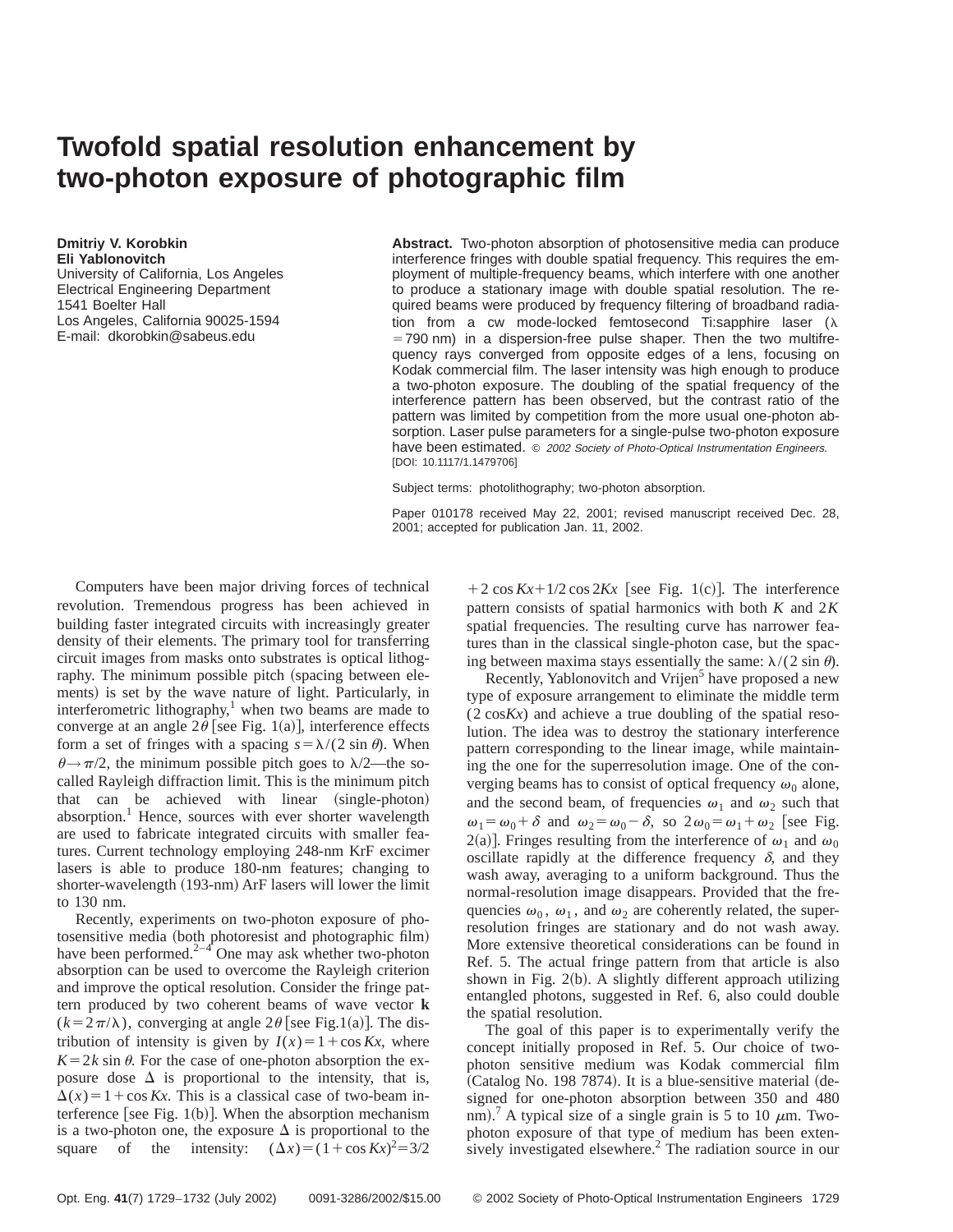

**Fig. 1** (a) Classical two-beam interference. (b) One-photon fringe pattern. (c) Two-photon fringe pattern.

experiments was a Ti:sapphire laser system (Spectra-Physics Tsunami) pumped by  $10 \text{ W}$  of 532-nm radiation from a Millennia X laser. The output parameters of the Ti:sapphire laser were: 80-fs single pulse duration, 82-MHz repetition rate, 0.6-W average output power, 790-nm central wavelength. To make sure that only 790-nm radiation was present in the output beam and to cut off possible blue and green light, a RG color filter was placed near the laser output. Single-pulse parameters at the output of the system were  $\approx$  7-nJ energy and 90-kW peak power. The total exposure time was controlled by a combination of an electrooptic (Pockels cell) and a mechanical shutter. The electrooptic shutter made it possible to achieve nanosecond switching times; however, its contrast ratio was limited to 1 : 200. To make sure that no undesirable radiation was leaking from the laser, an electromechanical shutter (2-ms minimum window) was placed after the Pockels cell. The two shutters were synchronized with a Stanford Research digital delay generator (model DG535). All experiments were performed in a darkened room. An additional small chamber  $(20 \times 20 \times 20 \text{ cm})$  protected the film from stray light. The exposed film was processed according to Kodak specification.

The experiment can be divided into two parts. In first we measured the one- and two-photon absorption parameters of the film. Also we made sure that the radiation intensity of our laser system was strong enough to induce predominantly two-photon exposure of the medium, so we could proceed to the second part—to produce a multifrequency interference pattern.



**Fig. 2** (a) Multifrequency interference. (b) Fringe pattern for multifrequency interference (from Ref. 5).

Due to group velocity dispersion (GVD) inside the Pockels cell, the initial 80-fs pulses were stretched to  $\approx$  600 fs. These broadened pulses were recompressed to the original 80 fs by a conventional prism-pair compressor.<sup>8</sup> Then the output beam (average power  $P_{av} = 0.6 \text{ W}$ , peak power  $P_{\text{peak}}$ =90 kW) was focused onto a 400×250  $\mu$ m spot (area  $S = 10^{-3}$  cm<sup>2</sup>) by 1-m lens, and calibrated exposures were made. It turned out that the film saturation occurred at a total exposure time greater than 20  $\mu$ s. Then we intentionally destroyed the mode-locked mode of operation of the Ti:sapphire system, making it cw (at the same average output power) and repeated the measurements. Thereupon the saturation occurred only after 100  $\mu$ s of total exposure time.

For one-photon absorption the probability  $P^{(1)}$  $\sim \sigma^{(1)}I\tau n$ , where  $\sigma^{(1)}$  is the cross section of one-photon absorption,  $I$  the peak intensity,  $\tau$  the pulse duration, and  $n$ the number of absorbed pulses. This can be rewritten as  $P^{(1)} \sim \sigma^{(1)}E_{\text{total}}$ , where  $E_{\text{total}}$  is the density of total absorbed energy. In saturation,  $P^{(1)} \rightarrow 1$ , and  $E_{total}$  reaches its saturation value  $(E_{total})_{sat}^{(1)}$ . In our case the total absorbed energy at exposure time  $\tau_{\exp}$ =100  $\mu$ s was  $P_{\text{av}}\tau_{\exp}/S$  $=(E_{\text{total}})_{\text{sat}}^{(1)}$  = 60 mJ/cm<sup>2</sup>. For comparison, at the peak of the absorption curve  $(350 \text{ nm})$  the one-photon sensitivity of the film is  $\sim$  1  $\mu$ J/cm<sup>2</sup>.<sup>2</sup> For the case of two-photon absorption its probability is  $P^{(2)} \sim \sigma^{(2)}I^2\tau n$ , where  $\sigma^{(2)}$  is the cross section for two-photon absorption. This expression also can be simplified, to  $P^{(2)} = \sigma^{(2)} I E_{\text{total}}$ . In that case the saturation parameter is the product of total absorbed energy  $E_{total}$ and the peak intensity *I* of the single pulse. In our experiment it was  $P_{\text{peak}}P_{\text{av}}\tau_{\text{exp}}/S^2 = E_{\text{total}}I = 1.1 \times 10^6 \text{ JW/cm}^4$ .

Our next step was to build a multifrequency interferometer. The experimental setup is shown in Fig. 3. The backbone of the system is a dispersion-free pulse-shaping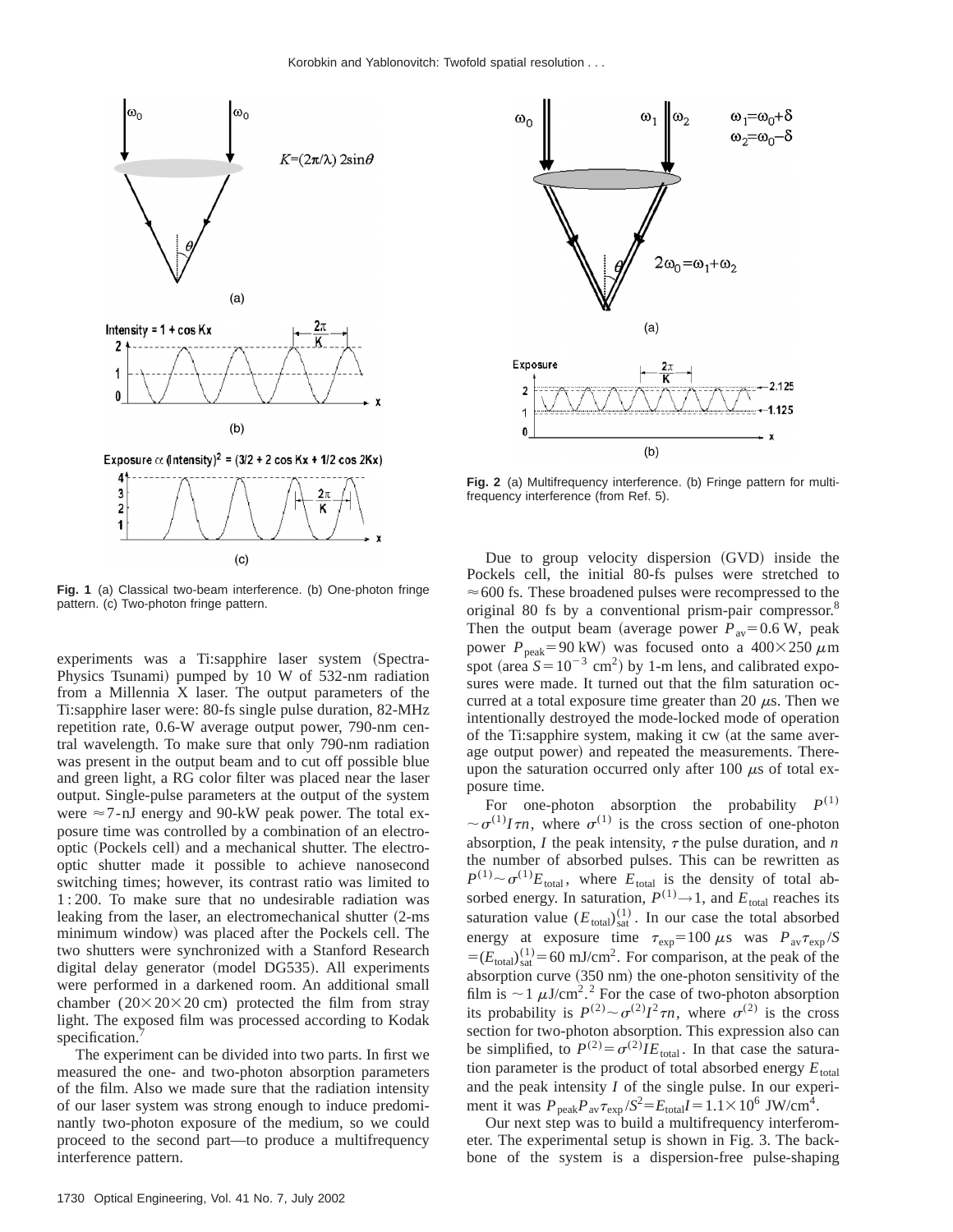

**Fig. 3** Experimental setup.

apparatus.<sup>9</sup> The broadband radiation from the femtosecond Ti:sapphire laser was reflected by a diffraction grating  $(1200$  lines/mm) through the positive lens  $(25-cm)$  focus), toward a spectral selector (a mirror with a  $3.5$ -mm hole at the center). The central part of the spectrum passed through the hole, then through the second lens  $(also 25-cm$  focus), and finally was recombined into a collimated beam by the second grating (also 1200 lines/mm). The edge portions of the spectrum were reflected back and were recombined into a collimated beam by the first grating. The spectral selector was slightly tilted, which allowed us to separate the reflected and incoming beams. The transmitted beam consisted of the radiation with frequency  $\omega_0$  and the reflected radiation with frequencies  $\omega_1$  and  $\omega_2$ . The position and the diameter of the central hole were chosen such that  $2\omega_0$  $=\omega_1+\omega_2$  and the average power in the two arms was equal. The distance between the gratings and the lenses was adjusted such a way that the initial pulse chirp induced by the Pockels cell was compensated. An extra delay line was used to match the time delays in the two arms.

The optical spectrum after passage through the system is shown in Fig. 4. Since we limited the spectral bandwidth in both arms, the corresponding pulses were inevitably broader ( $\approx$  200 fs each). The average intensity in each arm was  $100$  mW. The two beams were made parallel  $(1 \text{ cm})$ between them) and then focused onto a single spot (250  $\times$ 150  $\mu$ m) by a 50-cm lens. The initial distance between the interfering beams and the focal length of the final lens were chosen such a way that the period of the classical interference pattern would be at least 4 times larger than the typical grain size of the film. The fine adjustment of the



**Fig. 4** Spectral characteristics of the interferometer.



**Fig. 5** Intensity profile of ordinary interference pattern.

delay line was made by inserting a nonlinear crystal at the beam intersection and getting a maximum signal of crossgenerated second harmonics.

All optical elements of the system inevitably decrease the spatial coherence of the radiation, so auxiliary tests to obtain regular interference fringes were performed. We replaced the spectral selector with an ordinary 50% reflection mirror and made calibrated exposures (so-called system test). Since no spectral selection was involved, the pulse duration in those tests was 80 fs. Figure 5 shows the intensity profile averaged along the fringes over  $\approx 20$  grain sizes. One can see a set of well-defined interference fringes with  $44-\mu m$  period. The spatial coherence of the beam was found to be good enough to create classical interference fringes with a 50-cm final focusing lens, so we could proceed with multifrequency exposures. Also, the absence of half-period features indicated that no second-harmonic radiation was generated inside the system.

The frequency selector was reinstalled, and calibrated exposures were taken. Figure 6 shows the intensity profile of the pattern at  $5-\mu s$  exposure time. The other experimental parameters were: total absorbed energy  $E_{total}$  $=$  2.7 mJ/cm<sup>2</sup>, peak intensity  $I_{\text{peak}}$  = 3.2×10<sup>7</sup> W/cm<sup>2</sup>,  $I_{\text{peak}}E_{\text{total}} = 8.6 \times 10^4 \text{ WJ/cm}^4$ . One can see a set of major and minor maxima. The distance between major maxima  $(44 \mu m)$  corresponds to the classical interference spacing. The presence of the minor maxima indicates the doubling



**Fig. 6** Intensity profile of multifrequency interference pattern.